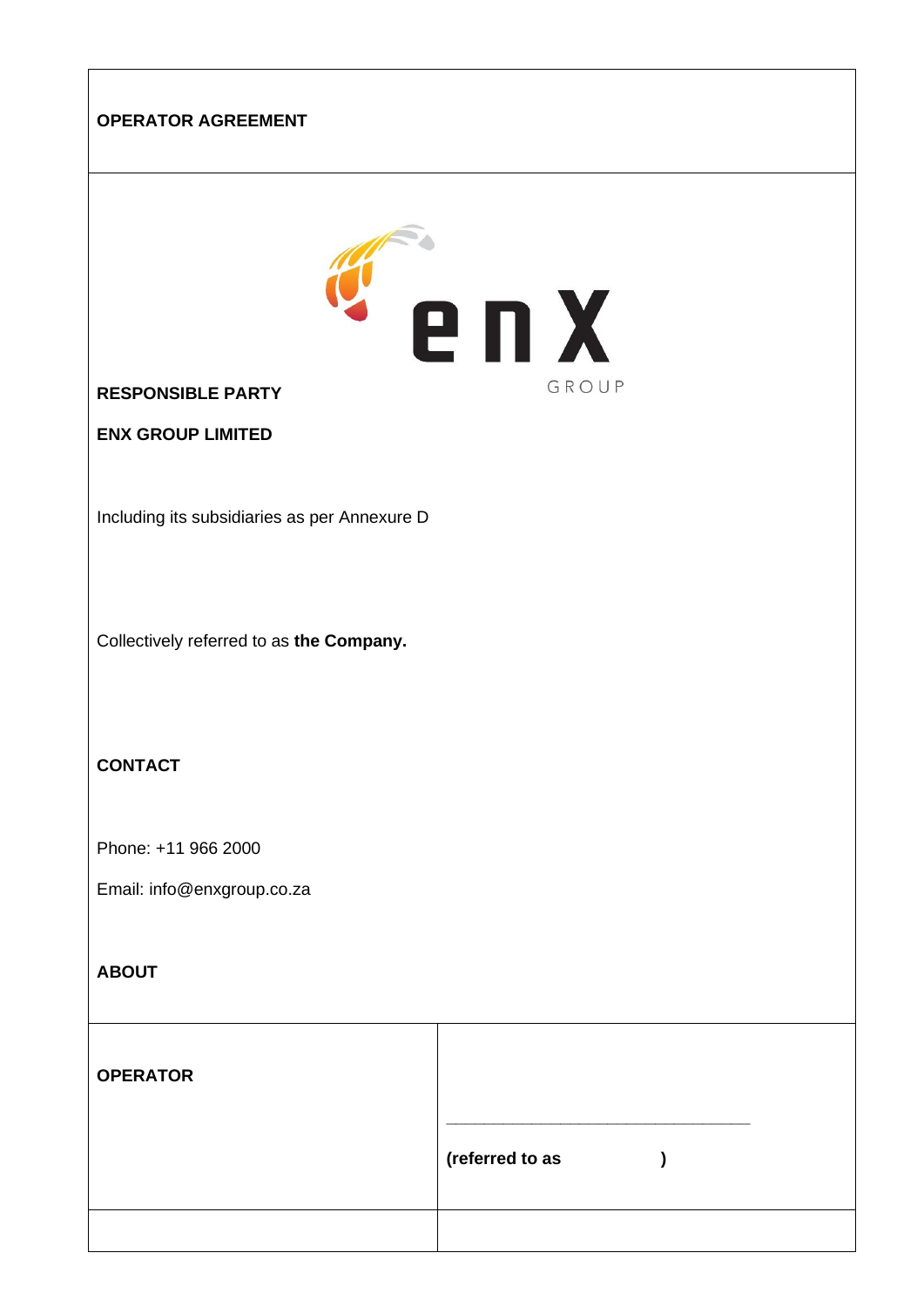| Version: 00.1 | Date: |  |
|---------------|-------|--|
|               |       |  |
|               |       |  |
|               |       |  |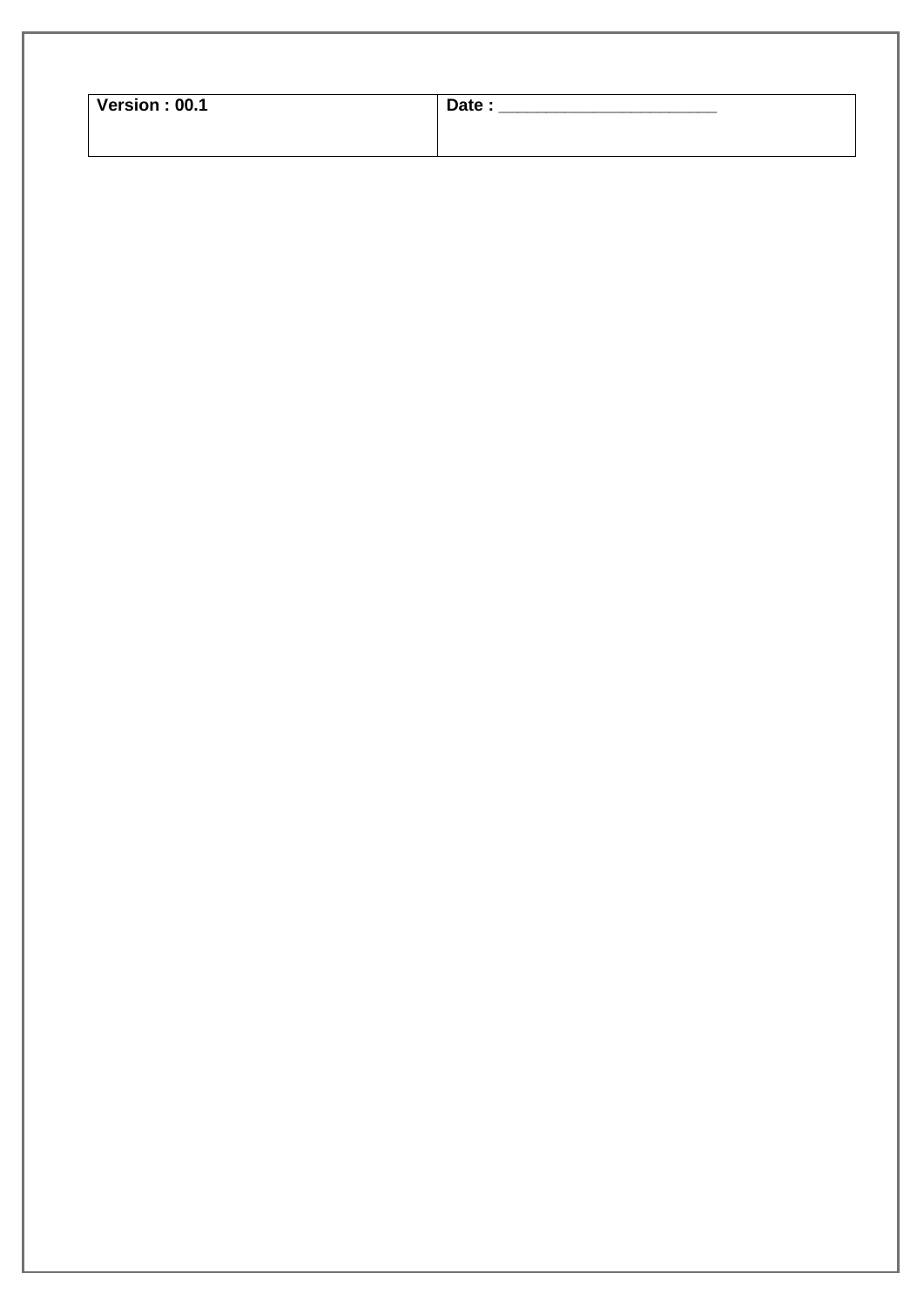# **OPERATOR AGREEMENT**

between

**ENX GROUP LIMITED**

and

(Hereinafter referred to as the "Operator")

**\_\_\_\_\_\_\_\_\_\_\_\_\_\_\_\_\_\_\_\_\_\_\_\_\_\_\_\_\_\_\_\_\_\_\_\_\_**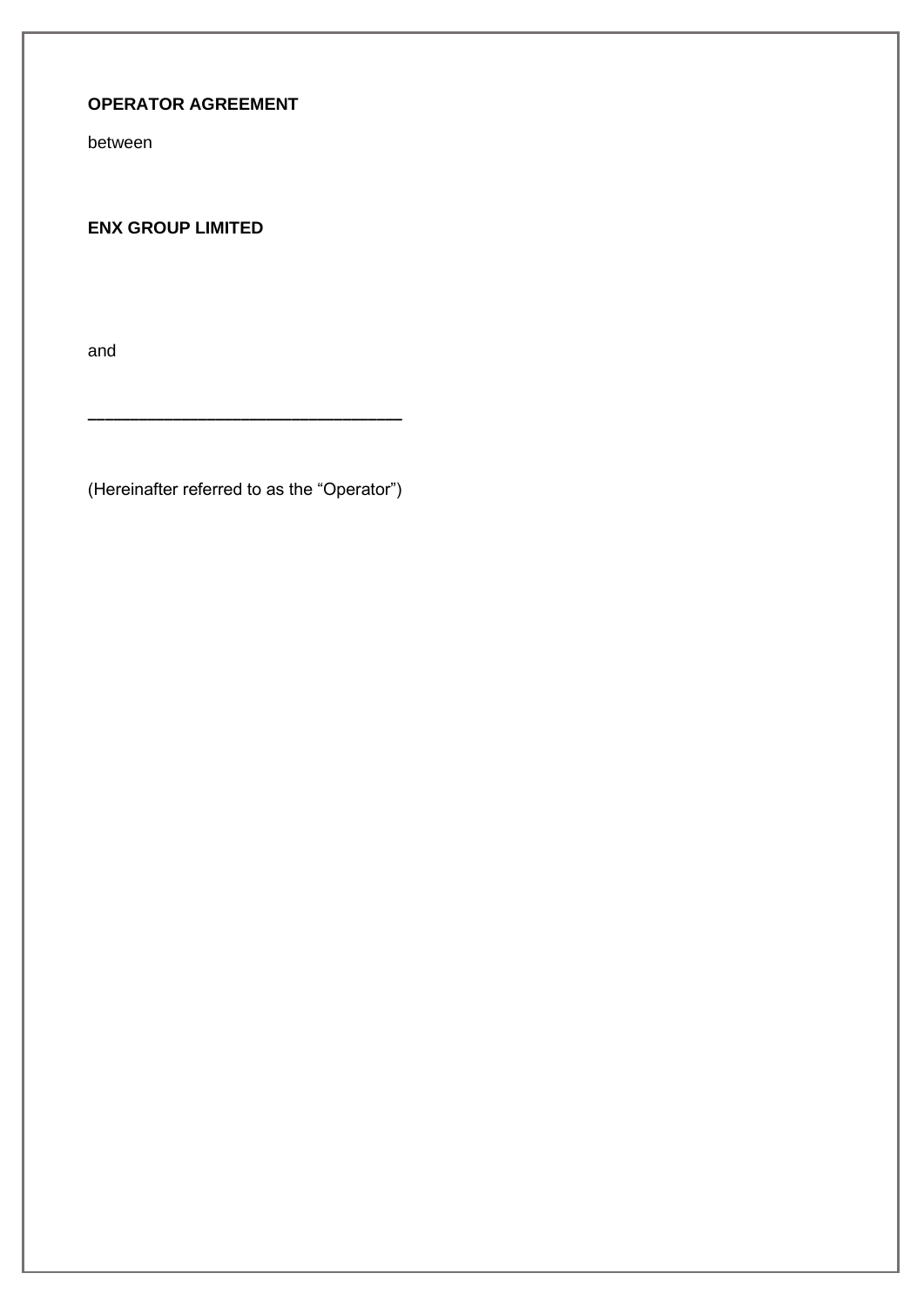#### **OPERATOR AGREEMENT / ADDENDUM**

### **1. INTRODUCTION**

- 1.1 The Protection of Personal Information Act, 4 of 2013 (POPIA) is a data protection privacy law which as its main function and objective, regulates and controls the processing of Personal Information by a Responsible Party.
- 1.2 enX, in its capacity as a Responsible Party, for the purposes of carrying out its business and related objectives, does and will from time to time, process Personal Information belonging to a number of persons, including legal entities and individuals, who are referred to as Data Subjects under the Data Processing Laws, including POPIA.
- 1.3 enX is obligated to comply with the Data Processing Laws, including POPIA and the Data Protection conditions housed under POPIA with respect to the processing of all and any Personal Information pertaining to all and any Data Subjects.
- 1.4 In order for enX to pursue its mandate and its related operational and business interests, enX may from time to time ask third parties to process certain Personal Information on its behalf, which Personal Information it has obtained from its Data Subjects.
- 1.5 In relation to the processing of Personal Information belonging to Data Subjects in South Africa, in terms of section 20 of POPIA, if ENX discloses Personal Information which it has collected from Data Subjects to another for the purpose of processing or further processing such Personal Information on its behalf, hereinafter referred to as "the Operator" then any such processing must be subject to a written agreement concluded between ENX, as the Responsible Party, and the Operator, which contractually obliges the Operator to:
- 1.5.1 comply with the provisions of POPIA and the POPIA processing conditions when processing such Personal Information on behalf of ENX;
- 1.5.2 only process the Personal Information received from ENX in accordance with the mandate or written instruction received from ENX:
- 1.5.3 keep all the Personal Information held by the Operator on behalf of ENX and/or belonging to ENX Data Subjects, confidential;
- 1.5.4 put measures in place in order to keep all such Personal Information held by the Operator, and processed on behalf of ENX confidential, safe and secure from misuse, abuse and/or unauthorised use or access.
- 1.6 ENX is desirous of providing the person (individual and/or a legal entity) to whom this Addendum / Agreement applies (hereinafter known as the Operator) with certain Personal Information, which ENX would like the Operator to process on its behalf, and the Operator has agreed to process the Personal Information on behalf of ENX, which processing will be subject to the terms and conditions set out under this Operator Agreement.

#### **2. DEFINITIONS**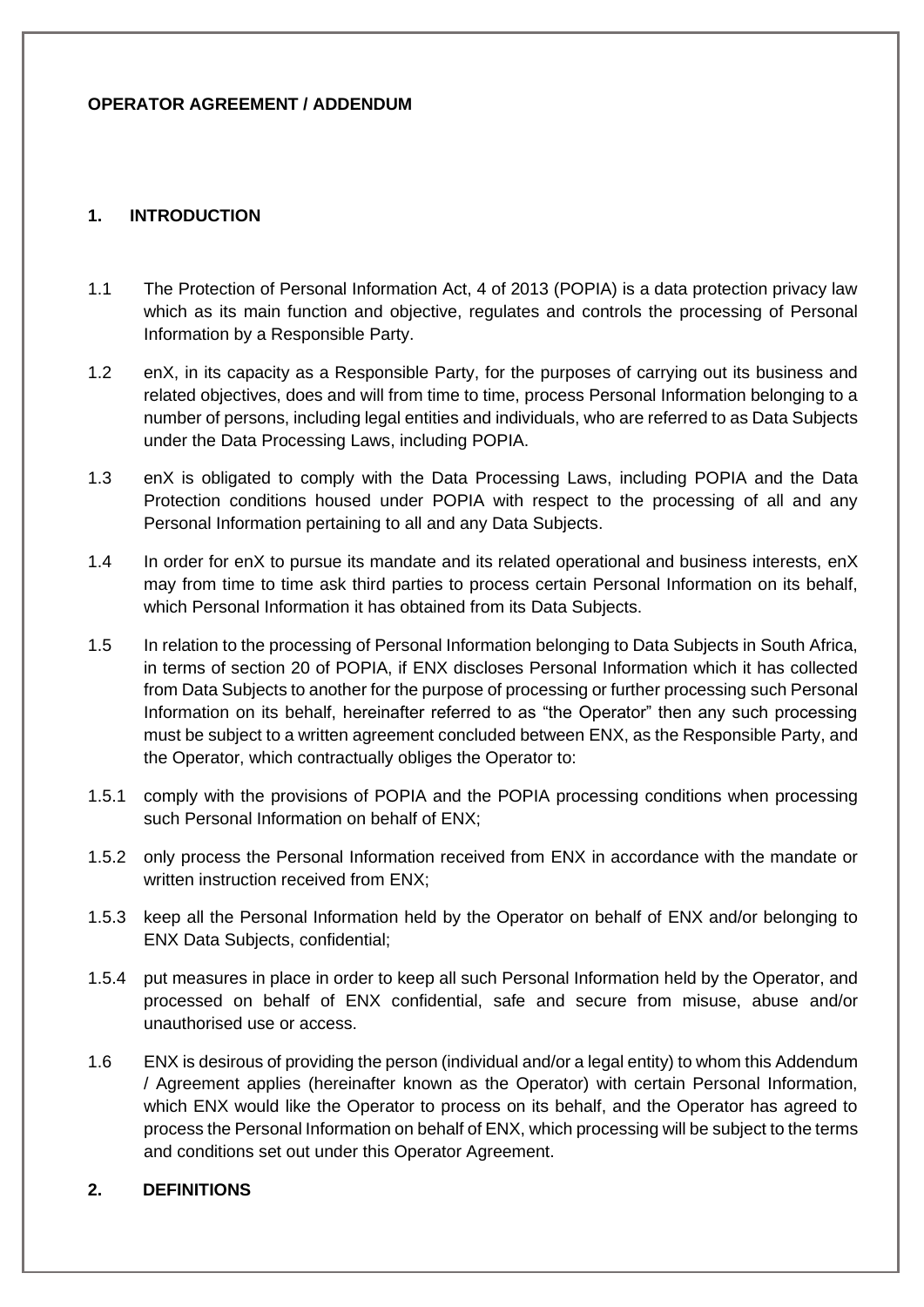- 2.1 The parties must take note of the following definitions, which will be used throughout this Operator Agreement, unless the context indicates a contrary meaning:
- 2.1.1 **"Agreement"** means, **in the absence of any other agreements** which may be in place as between the parties, this Agreement which will govern the relationship as between the parties in relation to the processing of Personal Information;
- 2.1.2 **"Addendum"** means, **where there are other agreements** in place as between the parties, and which agreements describe the terms and conditions applicable to the parties' relationship, including any standard terms and conditions, this Addendum, which Addendum will be read together with the other agreements aforementioned, and which Addendum will govern the relationship as between the parties in relation to the processing of Personal Information;
- 2.1.3 "**Best Industry Practice**" includes, in relation to an obligation, undertaking, activity or a service, the exercise of the degree of skill, speed, care, diligence, judgment, prudence and foresight and the use of practices, controls, systems, technologies and processes, which would be expected from a skilled, experienced and market leading service provider that is an expert in performing the same or similar obligation, undertaking, activity or service and utilising and applying skilled resources with the requisite level of expertise;
- 2.1.4 **"Data Subject (s)"** means the person(s) who own(s) the Personal Information which in terms of this Agreement / Addendum, is to be processed by the Operator, on behalf of ENX;
- 2.1.5 "**Data Protection Legislation**" means any data protection or data privacy laws applicable from time to time, including but not limited to POPIA, the Electronic Communications and Transactions Act 26 of 2005 and the Consumer Protection Act 68 of 2008, the General Data Protection Regulation (GDPR) the UK Data Privacy Act (UKDPA)
- 2.1.6 **"ENX"** shall mean the relevant ENX company, who has mandated the Operator to process certain Personal Information belonging to Data Subjects on its behalf, in accordance with the terms of this Agreement / Addendum and where applicable any detailed mandate which is attached hereto marked Annexure "C";
- 2.1.7 **"Operator"** the person who has been mandated by ENX in terms of the Agreement / Addendum to processes Personal Information belonging to certain Data Subject(s) on its behalf;
- 2.1.8 "**parties**" means the parties to this Agreement / Addendum;
- 2.1.9 **"person"** means an identifiable, living, natural person, or an identifiable, existing juristic person;
- 2.1.10 **"Personal Information"** means personal information relating to any identifiable, living, natural person, and an identifiable, existing juristic person, including, but not limited to:
	- **in the case of an individual:** 
		- $\circ$  name, address, contact details, date of birth, place of birth, identity number, passport number, bank details, details about your employment, tax number and financial information;
		- o vehicle registration;
		- o dietary preferences;
		- o financial history;
		- o information about next of kin and or dependants;
		- o information relating to education or employment history; and
		- o **Special Personal Information** including race, gender, pregnancy, national, ethnic or social origin, colour, physical or mental health, disability, criminal history, including offences committed or alleged to have been committed, membership of a trade union and biometric information, such as images, fingerprints and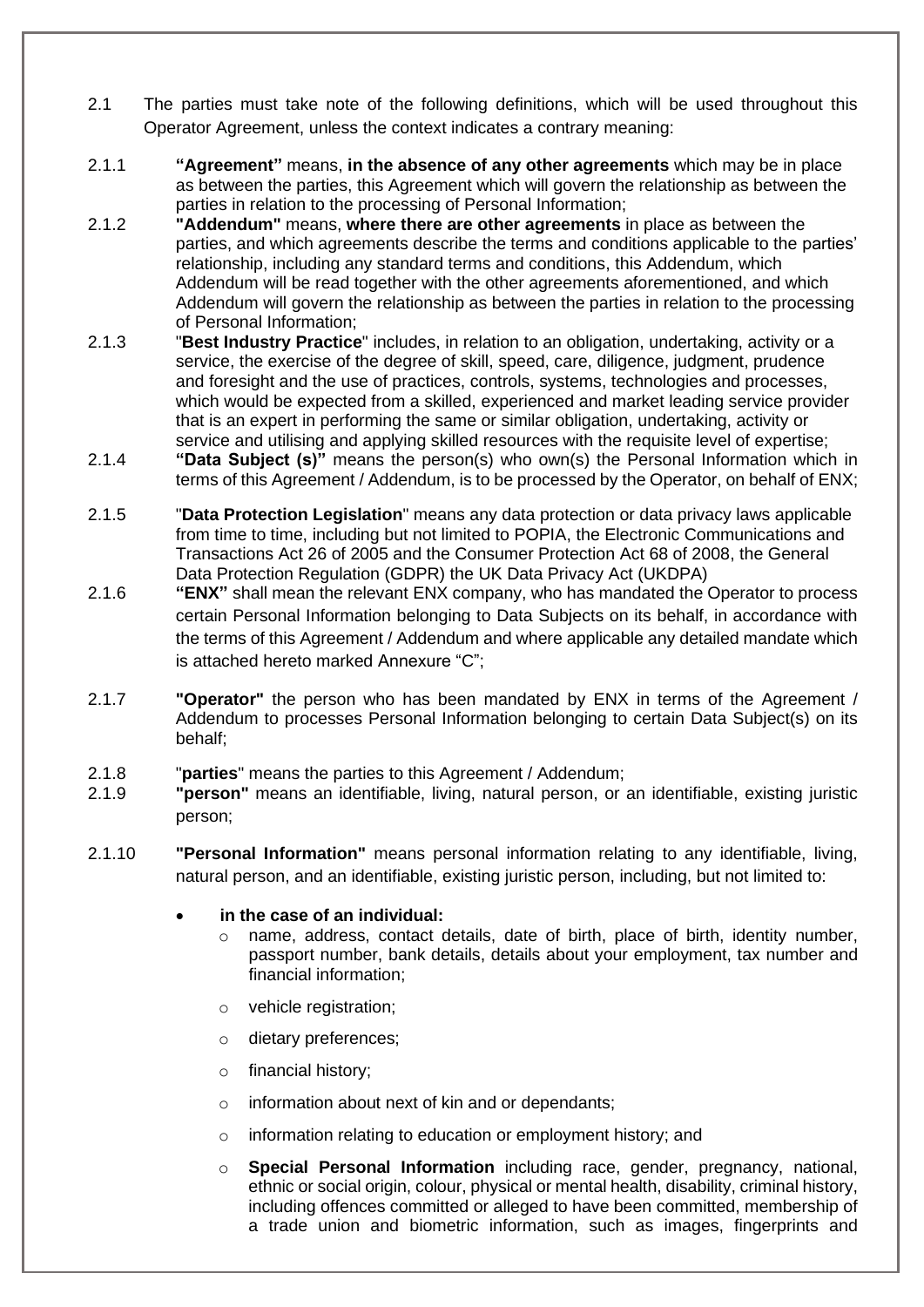voiceprints, blood typing, fingerprinting, DNA analysis, retinal scanning and voice recognition;

- **in the case of a juristic person:**
	- name, address, contact details, registration details, financials and related history, B-BBEE score card, registered address, description of operations, bank details, details about employees, business partners, customers, tax number, VAT number and other financial information; and
	- correspondence sent by the person that is implicitly or explicitly of a private or confidential nature or further correspondence that would reveal the contents of the original correspondence;
- the views or opinions of another individual about the person; and
- the name of the person if it appears with other Personal Information relating to the person or if the disclosure of the name itself would reveal information about the person.
- 2.1.11 "**Personal Information Breach**" means any act or omission that compromises the security, confidentiality, integrity or availability of Personal Information or the physical, technical, administrative or organisational safeguards that are put in place to protect it including, without limitation, the loss or unauthorised access, disclosure or acquisition of Personal Information.
- 2.1.12 **"process or processing"** means any operation or activity or any set of operations, whether or not by automatic means, performed by the Operator concerning a Data Subject's Personal Information, including:
	- (a) the collection, receipt, recording, organization, collation, storage, updating or modification, retrieval, alteration, consultation or use;
	- (b) dissemination by means of transmission, distribution or making available in any other form; or
	- (c) merging, linking, as well as restriction, degradation, erasure or destruction of information;
- 2.1.13 **"record"** means any recorded information:
	- (a) regardless of form or medium, including any of the following:
		- (i) writing on any material;
		- (ii) information produced, recorded or stored by means of any tape-recorder, computer equipment, whether hardware or software or both, or other device, and any material subsequently derived from information so produced, recorded or stored;
		- (iii) label, marking or other writing that identifies or describes anything of which it forms part, or to which it is attached by any means;
		- (iv) book, map, plan, graph or drawing;
		- (v) photograph, film, negative, tape or other device in which one or more visual images are embodied so as to be capable, with or without the aid of some other equipment, of being reproduced;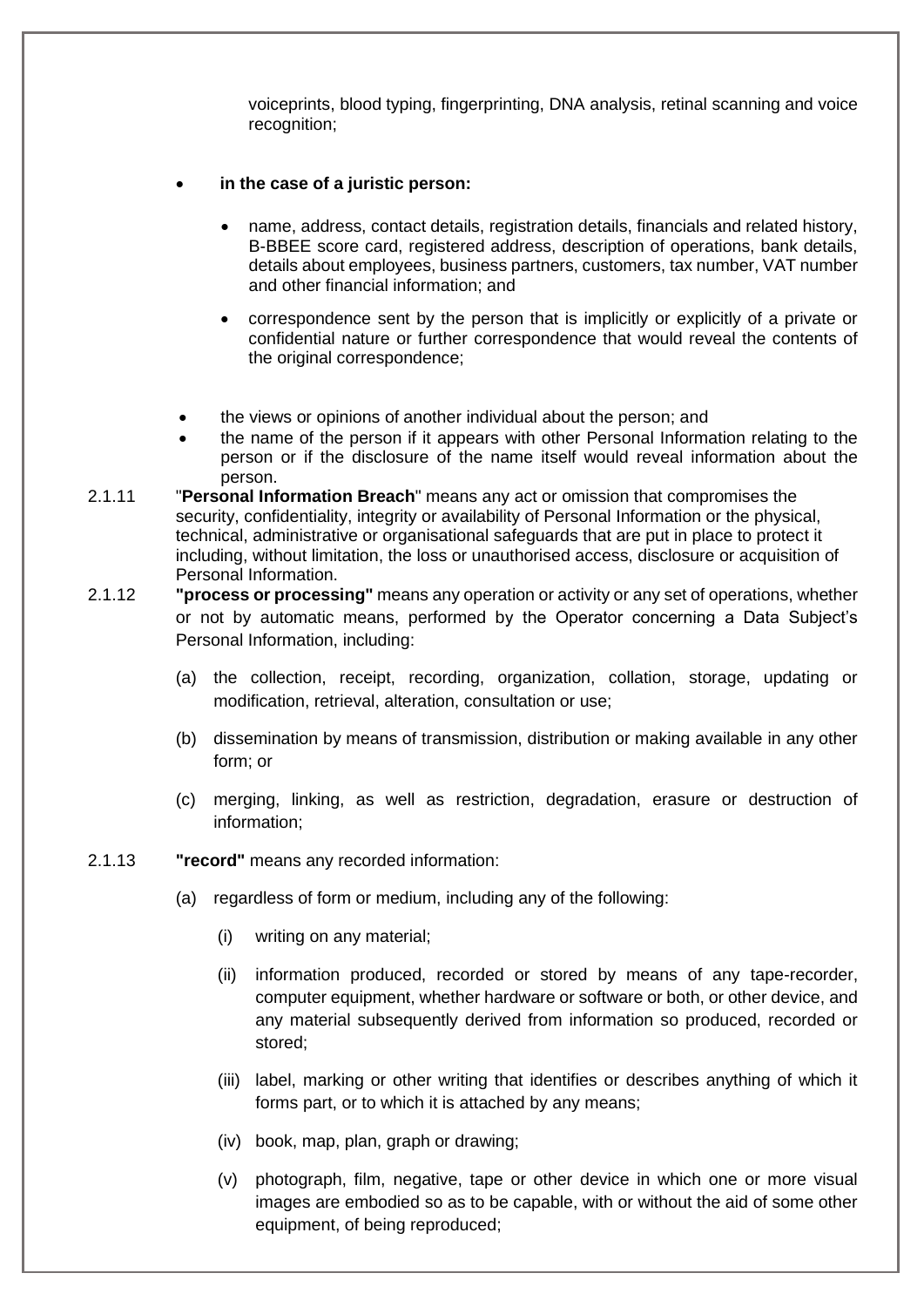- (b) in the possession or under the control of a responsible party;
- (c) whether or not it was created by a responsible party; and
- (d) regardless of when it came into existence.
- 2.1.14 "**POPIA**" means the Protection of Personal Information Act 4 of 2013;
- 2.1.15 "**Responsible Party**" shall have the meaning given to it in any Data Protection Legislation;
- 2.2 Capitalised terms not otherwise defined in this Agreement / Addendum shall bear the meanings given to them in the Agreement / Addendum. Reference to a '*clause*' is to a clause in the Agreement / Addendum, unless otherwise stated or implied form the context in which it appears.
- 2.3 If there is a conflict between any provision in this Agreement / Addendum and any other other agreements which may be in place as between the parties, then, in so far as the conflict concerns the processing of Personal Information,the provision appearing in this Agreement / Addendum shall prevail.
- 2.4 For purposes of interpretation, in the case of the Agreement / Addendum, the terms set out hereunder shall at all times be read together with the terms housed under the other agreements which may be in place as between the parties, which documents shall constitute one and the same agreement, and except for the additions contemplated in this Agreement / Addendum all the provisions of the terms housed under the other agreements which may be in place as between the parties, remain unchanged and are, with effect from the time that the Operator is asked to process Personal Information on behalf of ENX, amended or supplemented by this Agreement / Addendum and the provisions of the Agreement / Addendum shall apply *mutatis mutandis* to all the other agreements which may be in place as between the parties for the duration of the Agreement / Addendum.
- 2.5 No agreement varying, adding to, deleting from or consensually cancelling this Agreement / Addendum, and no waiver of any right under this Agreement / Addendum, shall be effective unless reduced to writing and signed by or on behalf of the Parties.

# **3. MANDATE TO PROCESS**

- 3.1 The relevant ENX company,
- 3.1.1 whose name appears in the instruction issued to the Operator, to process certain Personal Information on its behalf, or
- 3.1.2 whose name appears on the mandate issued to the Operator, to process certain Personal Information, as per Annexure "C",

as the case may be, hereby grants to the Operator a mandate to process certain Personal Information on its behalf.

### **4. OBLIGATIONS OF THE OPERATOR**

- 4.1 The Operator expressly warrants and undertakes that it will:
- 4.1.1 process the Personal Information strictly in accordance with its mandate and any specific instructions provided to it by ENX from time to time;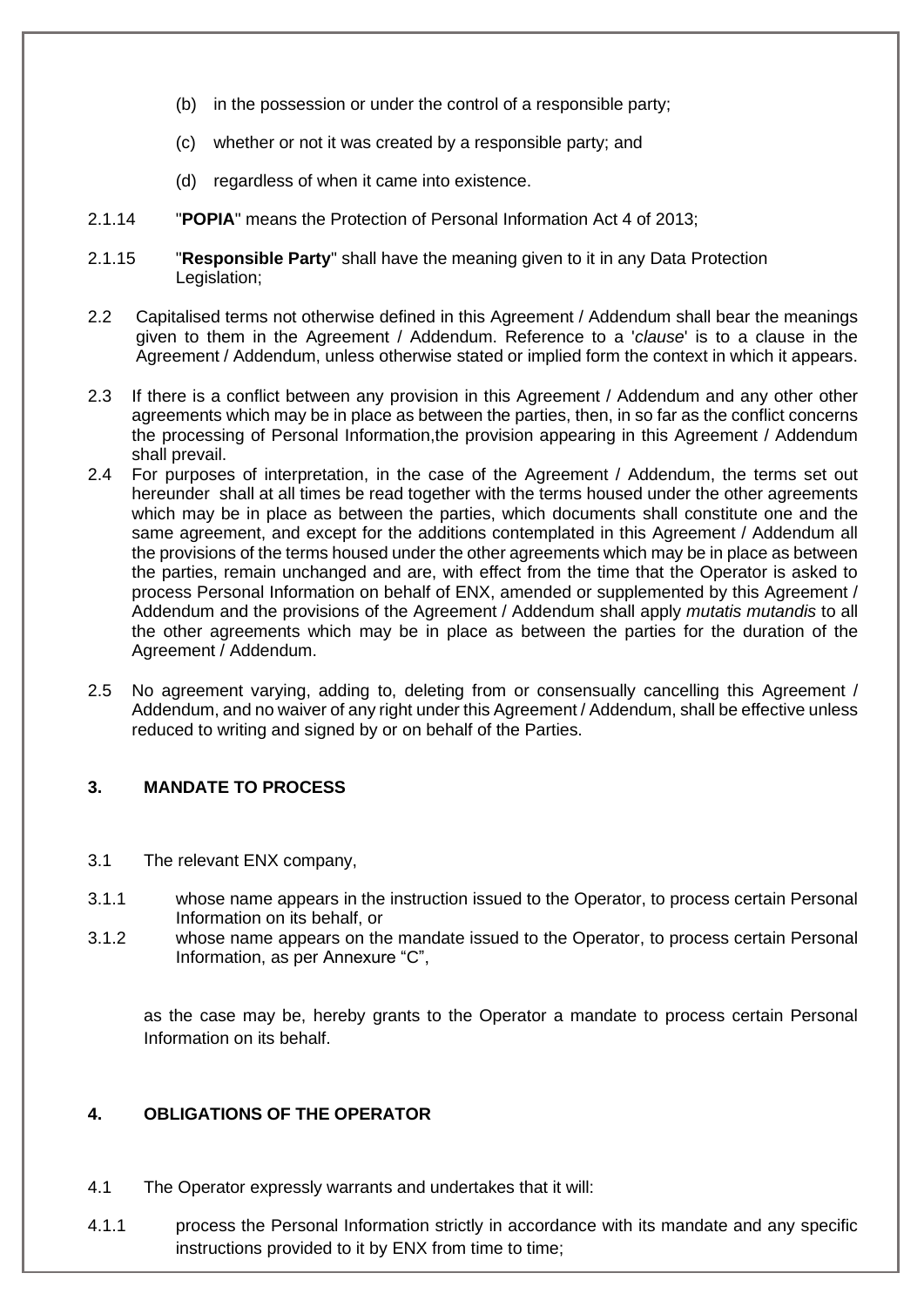- 4.1.2 not use the Personal Information for any other purpose, save for the purpose of processing the Personal Information as per Agreement / Addendum;
- 4.1.3 treat the Personal Information as confidential and only disclose, transfer and/or hand over the Personal Information to those person(s) who are employed by it, and who need to process the Personal Information in accordance with the mandate to process as an Operator and/or in terms of the Agreement / Addendum under strict undertakings of confidentiality;
- 4.1.4 in addition to the provisions of clause 4.1.3, treat the Personal Information as confidential and only disclose, transfer and/or hand over the Personal Information to third parties where under any specific instructions as issued by ENX in writing from time to time or where required by law and only once it has provided ENX with adequate warning of this requirement to disclose and the related details thereof, including the identity of the person who is to receive the Personal Information, the reason for the disclosure and confirmation that the person to whom the Personal Information is to be disclosed to, has signed the POPIA onwards transmission notice attached hereto marked **Annexure "A";**
- 4.1.5 ensure that it has and will continue to have in place, appropriate technical and organizational measures to protect and safeguard the Personal Information against accidental or unlawful destruction or accidental loss, alteration, unauthorised disclosure or access, including Industry Best Practices, which provide a level of security appropriate to the risk represented by the processing and the nature of the Personal Information to be protected and which safeguards comply with the requirements set out under POPIA, and in addition, which measures are in line with the requirements described under the attached ENX Security Service Level Requirements, marked **Annexure "B"**;
- 4.1.6 process the Personal Information strictly in accordance with POPIA and the POPIA processing conditions;
- 4.1.7 not use the Personal Information for any direct marketing or advertising, research or statistical purposes, unless expressly authorised to do as per its mandate and when conducting such activity ensure that this is done strictly in compliance with the requirements of POPIA and its regulations especially those applicable to direct marketing detailed under section 69;
- 4.1.8 not treat the Personal Information as its own, it expressly acknowledging that it has been tasked with processing the Personal Information in its capacity as ENX's Operator and agent, and that ownership of all the records housing the Personal Information and any records comprising such Personal Information pertaining to the Data Subject, will always remain with ENX;
- 4.1.9 not sell, alienate or otherwise part with the Personal Information or any of the records housing the Personal Information;
- 4.1.10 where it is allowed to make use of a sub-operator, as per its mandate or in terms of the Agreement / Addendum, ensure that such party concludes a "sub-operator agreement" with it and ENX which compels the third party receiving the Personal Information to respect and maintain the confidentiality and security of the Personal Information, which sub-operator agreement will house the same terms and conditions as contained in this Agreement / Addendum, and which shall be concluded before the Personal Information is transferred to the sub-operator.
- 4.1.11 ensure that any person acting under the authority of the Operator, including any employee or sub-operator, shall be obligated to process the Personal Information only on instructions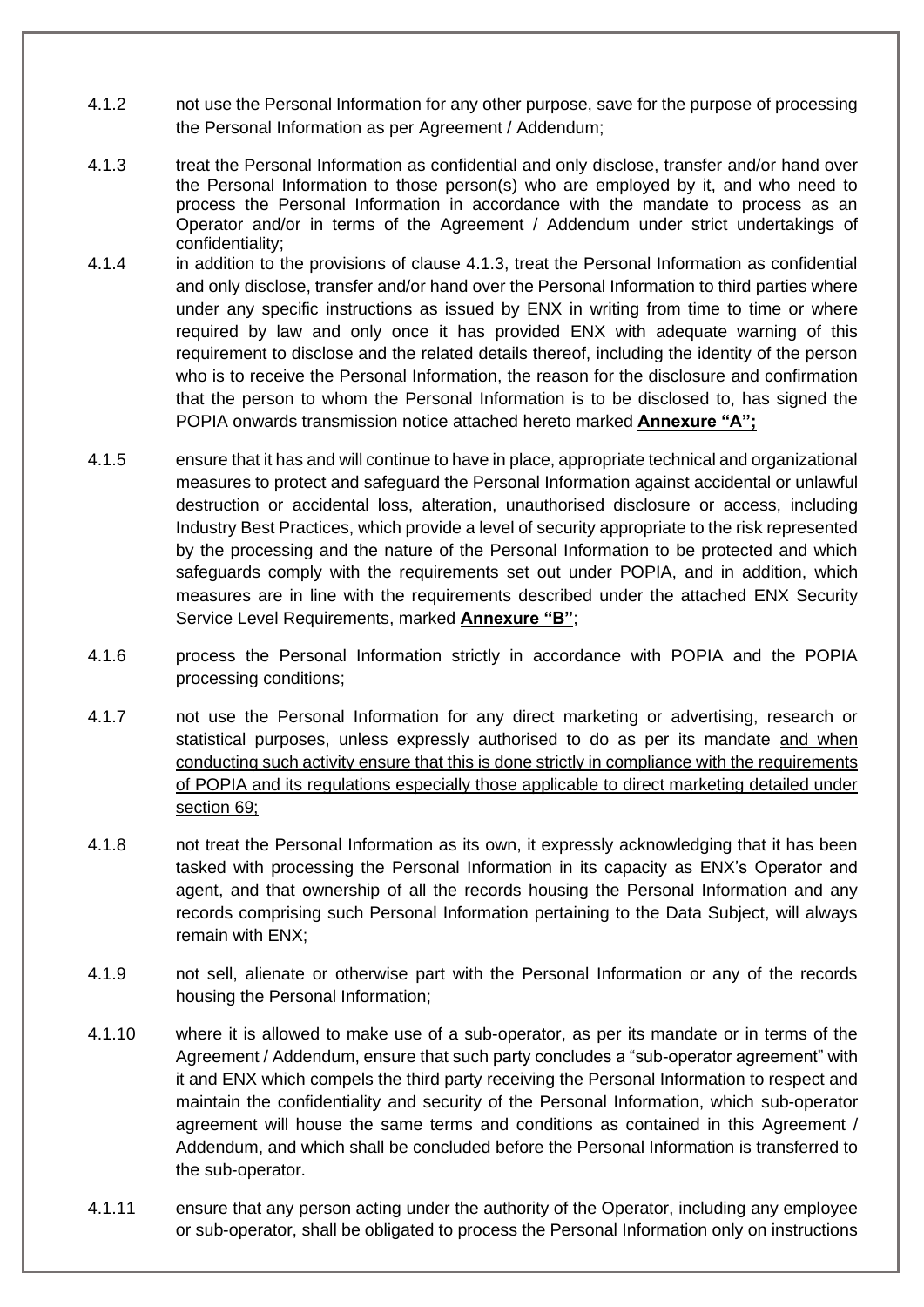from the Operator and strictly in accordance with this Agreement / Addendum, and in particular the Sub-operator Agreement, where applicable.

- 4.1.12 notify ENX immediately where it has reasonable grounds to believe that the Personal Information, which has been provided to it including any Personal Information, which it has processed and which pertains to the Agreement, has been lost, destroyed, or accessed or acquired by any unauthorised person and in such event, immediately: make available to ENX the details of the Personal Information Breach; comply with all instructions and directions given by ENX; take all measures necessary to determine the scope of the compromise and to restore the integrity of the Personal Information so compromised, including where applicable ENX's infrastructure; provide all information which may be requested by ENX, co-operate fully with ENX in relation to any notifications which may be made by ENX to any regulator, Data Subjects, or any other person; and co-operate fully with ENX in relation to any investigations that ENX or any regulator, may initiate or which may be initiated by an investigator or other authority.
- 4.1.13 provide ENX with all assistance and co-operation requested by ENX in relation to any requests or complaints received from any person or entity, including requests for the deletion, updating or correction of Personal Information which it is processing on behalf of ENX.
- 4.1.14 provide, on request, all information, data and materials required by ENX to confirm its compliance with its obligations in this Agreement / Addendum. The information shall be provided at no additional cost where provided in an electronic format only. The information shall be provided to ENX promptly and in any event within 5 (five) business days of the request, provided that if ENX is unable to receive the information within this period, then such information will be provided as soon as is practically possible.
- 4.1.15 comply with all reasonable directions and instructions which may be given by ENX regarding the processing of Personal Information in terms of the Agreement / Addendum. It is further agreed that any directions or instructions which are required for purposes of ensuring compliance with any applicable laws, including Data Protection Legislation, shall be deeded reasonable.
- 4.2 The Operator warrants that it has the legal authority to give the above-mentioned warranties and fulfil the undertakings set out in this Agreement / Addendum.
- 4.3 ENX, in order to ascertain compliance with the warranties and undertakings housed under this Agreement / Addendum, will have the right on reasonable notice and during regular business hours, to view and/or audit, either by itself or through an independent agent, the Operator's facilities, files, and any other data processing documentation needed for the required review, audit and/or independent or impartial inspection and the Operator undertakes to provide all necessary assistance which may be needed to give effect to this right.

# **5. LIABILITY OF THE OPERATOR AND THIRD PARTY RIGHTS**

5.1 In the event of the Operator, the sub e-operator or their respective mployees or agents breaching any of the warranties and undertakings housed under this Agreement / Addendum or the suboperator agreement here applicable, or failing to comply with any of the provisions of POPIA and/or the 8 POPIA Personal Information conditions, then in such an event, the Operator shall be liable for all and any damages it or the sub-operator may have caused in consequence of said breach or non-compliance, including patrimonial, non-patrimonial and punitive damages suffered by ENX and/or the Data Subject(s) and the Operator indemnifies and holds ENX including its directors, employees and all and any affected Data Subjects harmless against any such loss, damage, action or claim which may be brought by whomsoever against ENX or any of its directors , employees, or Data Subjects, or against any of ENX's affiliated companies, or their directors or employees, and agrees to pay all and any such amounts on demand.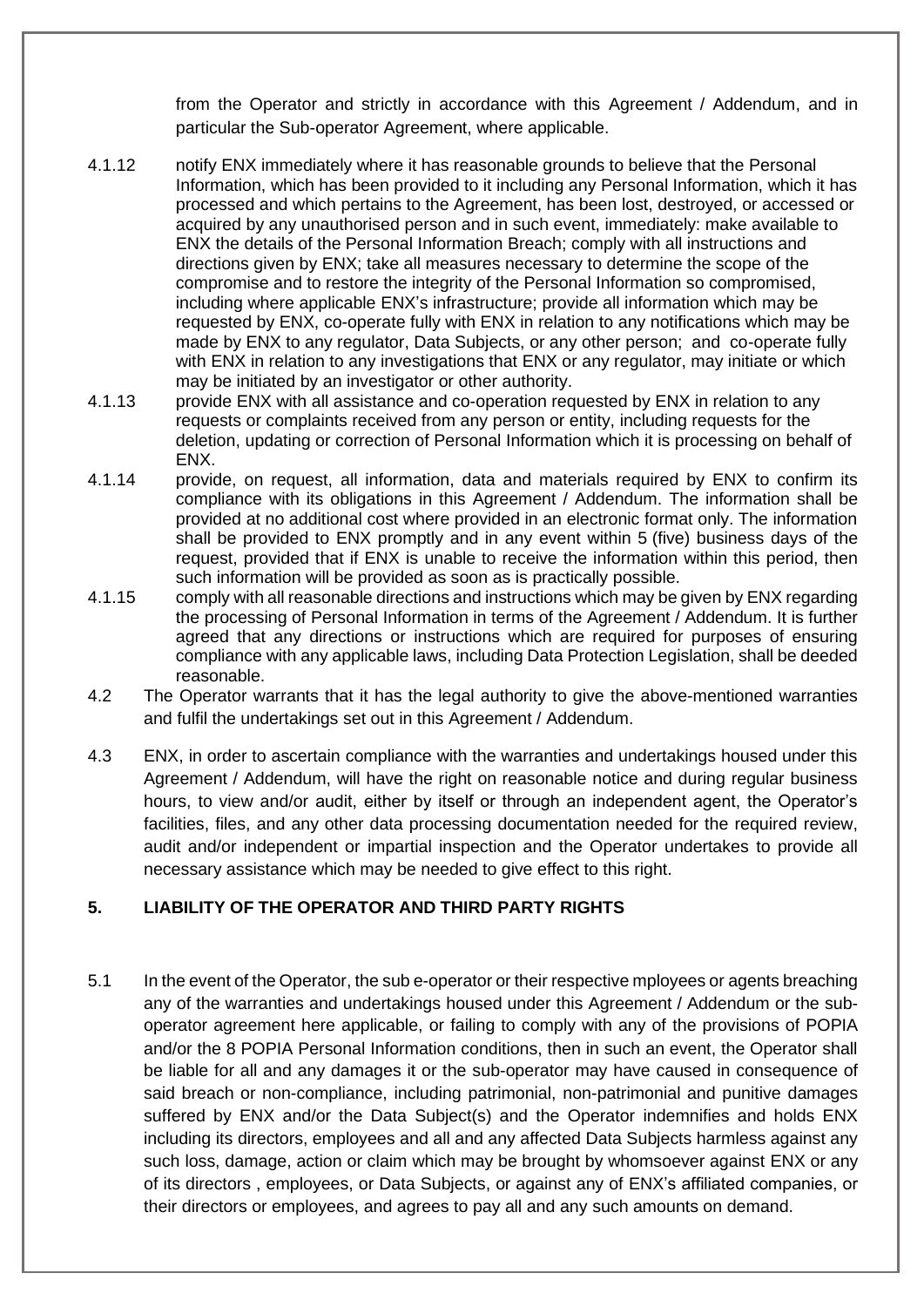5.2 At the request of ENX, the Operator will provide ENX with evidence of financial resources sufficient to fulfil its responsibilities set out under the Agreement, and the Operator Agreement, which may include insurance coverage.

#### **6. APPLICABLE LAW**

The laws of South Africa shall apply to this Agreement / Addendum, regardless of where the Personal Information is, will be, or was actually processed.

### **7. TERMINATION**

- 7.1 In the event of:
- 7.1.1 any other agreements, as between the Parties and to which this Addendum applies, being terminated for whatsoever reason;
- 7.1.2 the transfer of Personal Information to the Operator being temporarily suspended by ENX for longer than one month, for whatever reason;
- 7.1.3 the Operator being in breach of its obligations under the Agreement or the Addendum, as the case may be, or has failed to comply with POPIA or the 8 Information Processing Principles, and has failed when called upon to do so by ENX to rectify the breach or area of non-compliance;
- 7.1.4 the Operator is in substantial or persistent breach of any warranties or undertakings given by it under the Agreement or the Addendum, as the case may be, notwithstanding that ENX has not given the Operator notice of such breach;
- 7.1.5 the sub-operator is in breach of the sub-operator agreement;
- 7.1.6 an application is filed for the placing of the Operator under business rescue, under administration, or winding up whether interim or final, which application is not dismissed within the applicable period for such dismissal under applicable law; or any equivalent event in any jurisdiction occurs,

then ENX without prejudice to any other rights which it may have against the Operator, shall be entitled to terminate the Agreement or the Addendum, as the case may be, as well as where applicable, the sub-operator agreement.

- 7.2 The Parties agree that the termination of the Agreement or the Addendum, as the case may be, at any time, and/or the sub-operator agreement, where applicable, in any circumstances and for whatever reason, does not exempt them from the rights and obligations set out under this the Agreement or the Addendum, as the case may be, with regards to the processing of the Personal Information**,** read together with the obligations under POPIA.
- 7.3 In the event of the Agreement or the Addendum, being terminated whenever, and for whatsoever reason, the Operator undertakes to: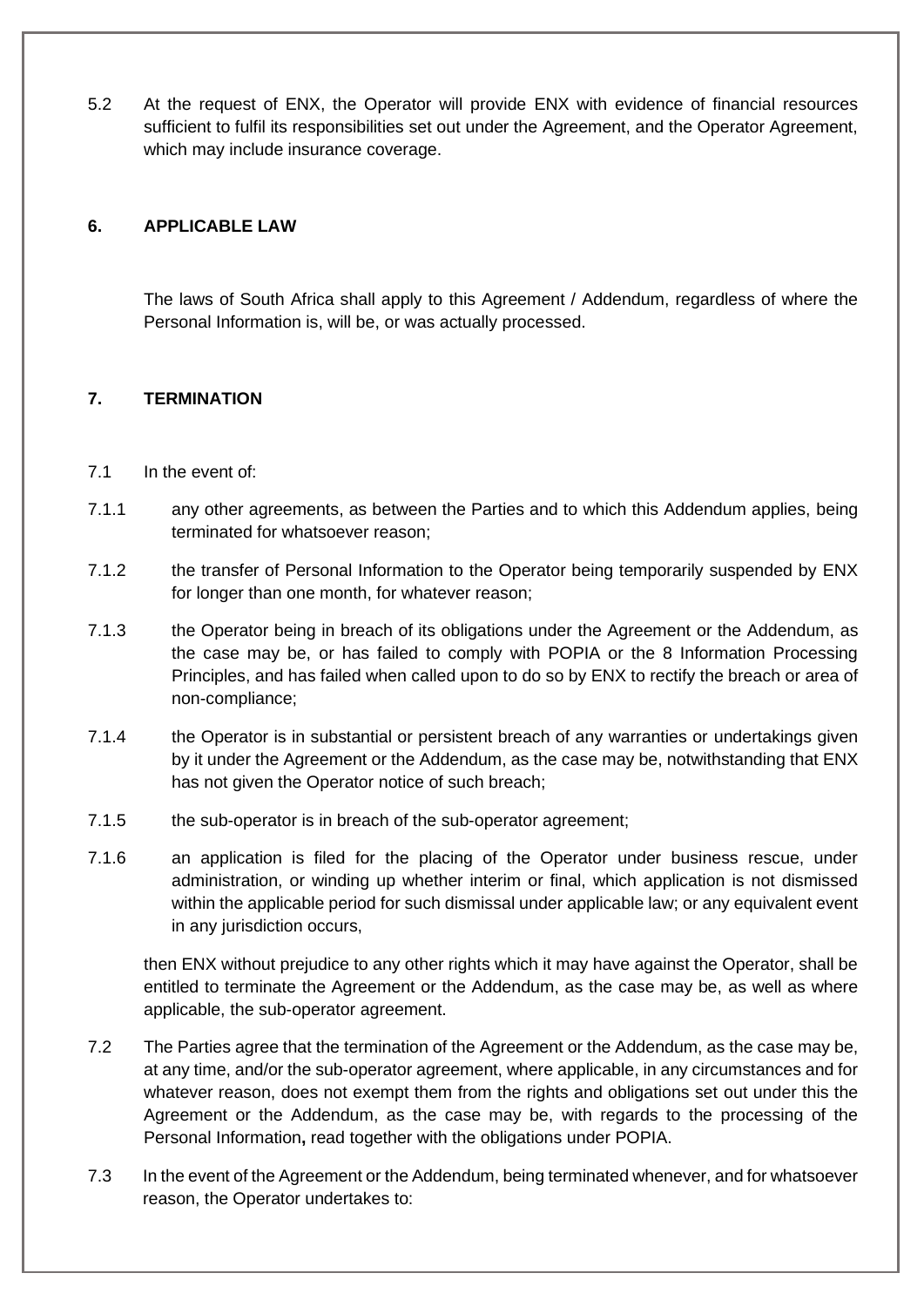- 7.3.1 restore and/or transfer back to ENX all and any Personal Information which has been provided to the Operator for processing, including that held by the sub-operator, whether same has been processed or not, and/or which has been processed, together with any related documentation and/or information, all of which documentation must without exception, be returned to ENX within a period of 30 (thirty) days from date of service of the termination notice.
- 7.3.2 to confirm in writing simultaneously when the transfer under clause 7.3.1 takes place, that all such Personal Information will be kept confidential as per the provisions of clause 4.1 and that it will not under any circumstances use the aforementioned information for whatsoever reason.
- 7.4 Notwithstanding termination of the Agreement or the Addendum, as the case may be, and for whatsoever reason, the clauses 4, 5, 6 and 7.2 will survive any such termination.

### **8. GENERAL**

- 8.1 The parties may not modify the provisions of the Agreement or the Addendum, as the case may be, including any annexures, unless such variation is reduced to writing and signed by the Parties.
- 8.2 The Agreement / Addendum, as the case may be, save where the contrary is stated, will be subject to and governed by the terms set out under the Agreement / Addendum. In the event of any conflict or inconsistency between the terms of the Agreement / Addendum and the other agreements which may be in place to which this Agreement / Addendum being read with, then the terms and conditions in so far as the processing of the Personal Information is concerned, as set out under the Agreement / Addendum will take precedence and govern its interpretation, application and construction.
- 8.3 All notices to be provided in terms of the Agreement or the Addendum, as the case may be, must be sent to the ENX Information Officer or Deputy Information Officer by email: ………

**ANNEXURE "A"**

#### **ONWARDS TRANSMISSION NOTE**

#### **ONWARDS TRANSMISSION NOTE**

We, ……………….an Operator acting on behalf of ENX, have agreed to provide you with the following information, which we have been asked to process by ENX on their behalf in our capacity as an Operator, as defined under POPIA:

**1. DETAILS OF THE DATA SUBJECT AND OWNER OF THE PERSONAL INFORMATION**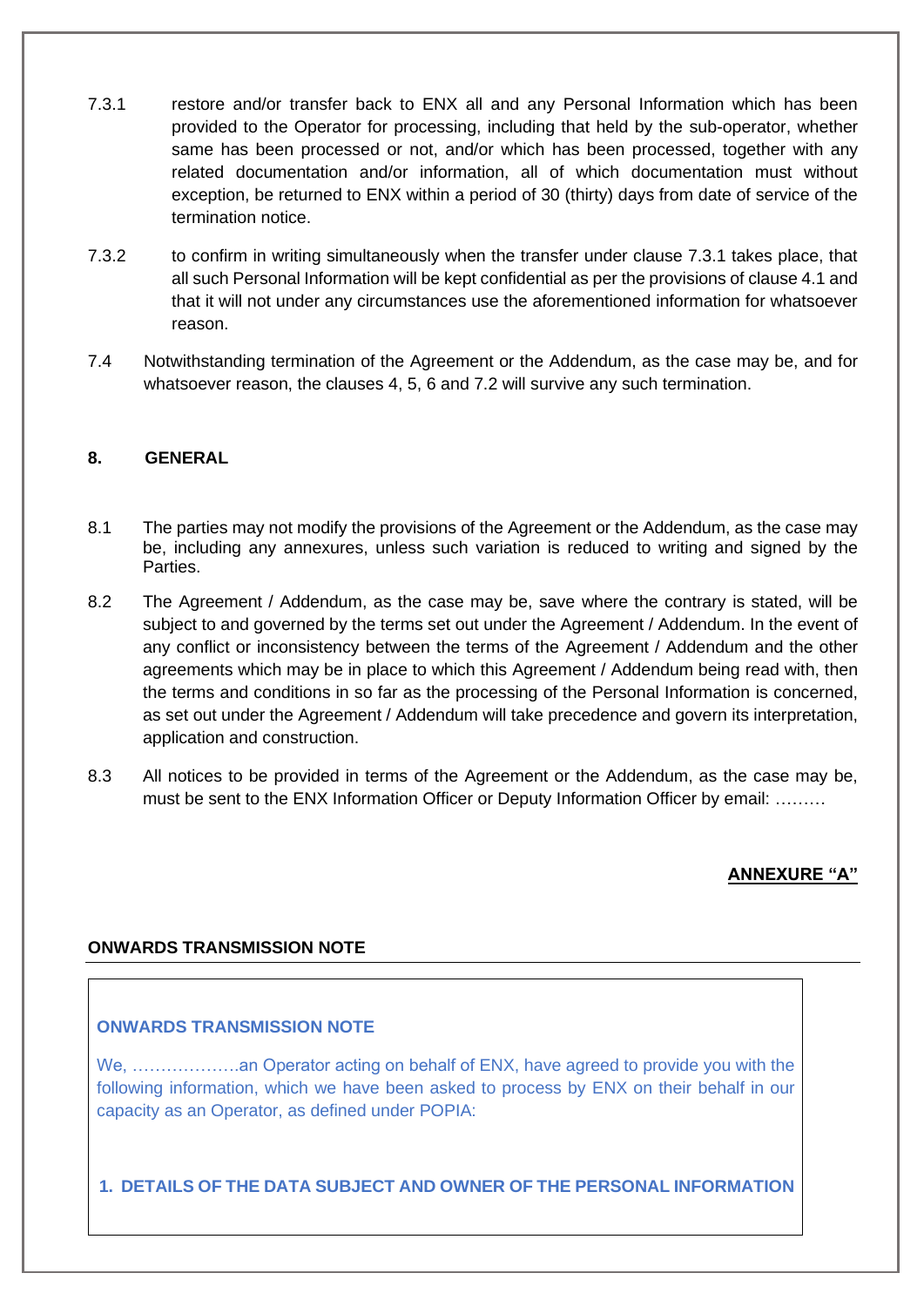**……………………………………………….………………………………………………. ……………………………………………….……………………………………………….**

**……………………………………………….……………………………………………….**

**3. REASON OR PURPOSE WHY YOU NEED TO PROCESS THE PERSONAL INFORMATION**

**……………………………………………….……………………………………………….**

**……………………………………………….………………………………………………. ……………………………………………….……………………………………………….**

We have obtained permission from ENX and the Data Subject, as indicated below, to provide you with the abovementioned information, which is provided to you on the terms detailed below.

By accepting and receiving the Personal Information you undertake to comply with and abide by these terms:

# **4. CONDITIONS AND TERMS OF USE AND IMPLIED CONSENT TO COMPLY**

- You will keep the Personal Information private and confidential;
- You may only use the Personal Information for the purpose described above and for no other purpose;
- You will safeguard the Personal Information;
- You will in particular ensure that the Personal Information is kept safe and secure from unlawful or unauthorised access, and you will ensure that the integrity of the information is not compromised or altered in any manner;
- When using the Personal Information, you will comply with the processing conditions and provisions set out under a law known as the Protection of Personal Information Act, 4 of 2013, (POPIA);
- You agree to indemnify the Data Subject, ENX and its employees and directors, against all and any damages which may be incurred by them as a result of your noncompliance with the above undertakings.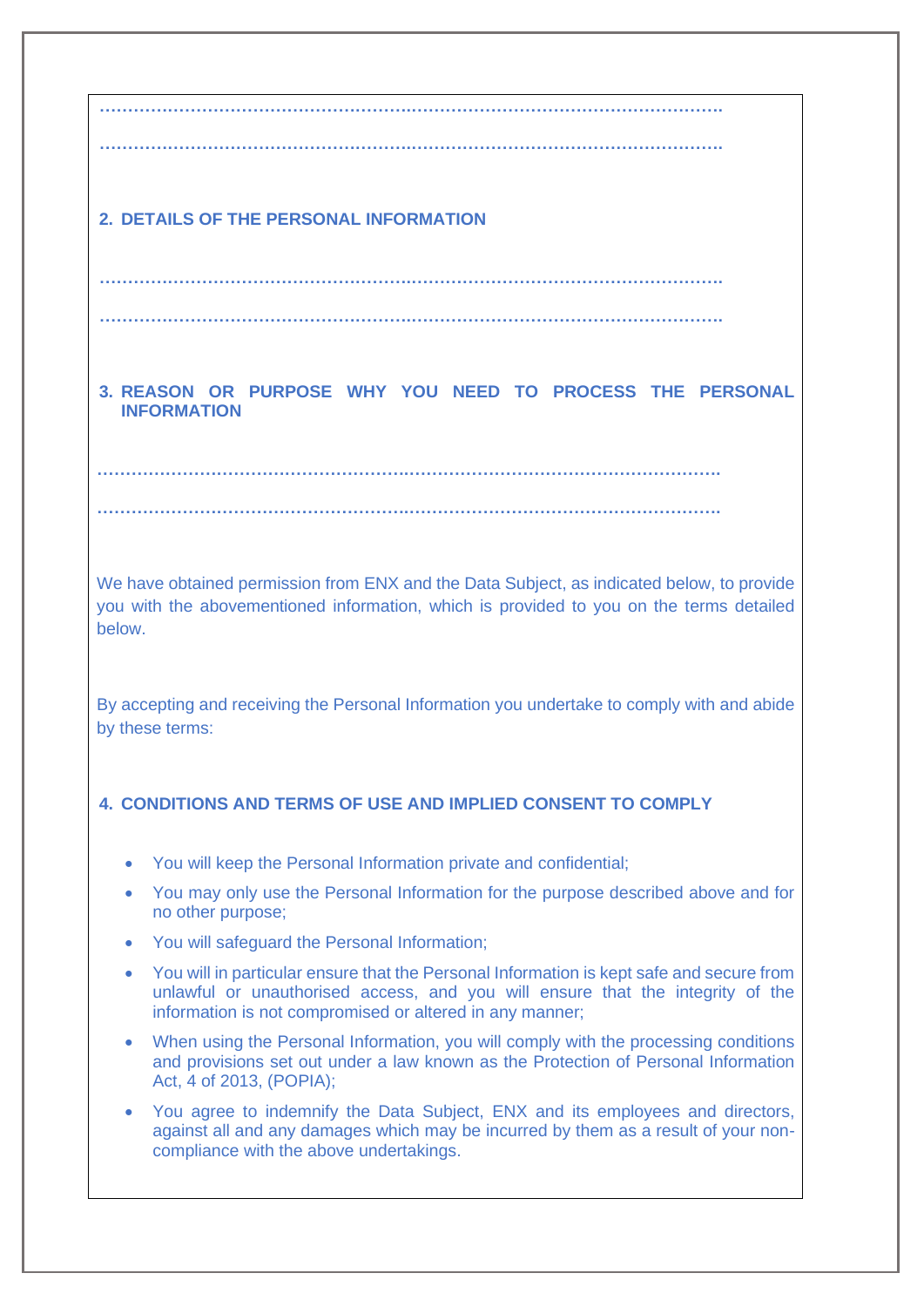|    |                               | Furthermore, you acknowledge that ENX and/or the Data Subject may institute legal action |
|----|-------------------------------|------------------------------------------------------------------------------------------|
|    |                               | against you under the provisions housed under POPIA should you breach the                |
|    | abovementioned terms.         |                                                                                          |
|    |                               |                                                                                          |
|    |                               |                                                                                          |
| 1. | <b>Signed by ENX</b>          |                                                                                          |
|    |                               |                                                                                          |
|    |                               |                                                                                          |
|    |                               |                                                                                          |
| 2. | of my Personal Information.   | I, the abovementioned data subject agrees to the above onwards transmission              |
|    |                               |                                                                                          |
|    |                               |                                                                                          |
|    | <b>Signed by Data Subject</b> |                                                                                          |
|    |                               |                                                                                          |
|    |                               |                                                                                          |
| 3. | <b>Signed by Recipient</b>    |                                                                                          |
|    |                               |                                                                                          |
|    |                               |                                                                                          |
|    |                               |                                                                                          |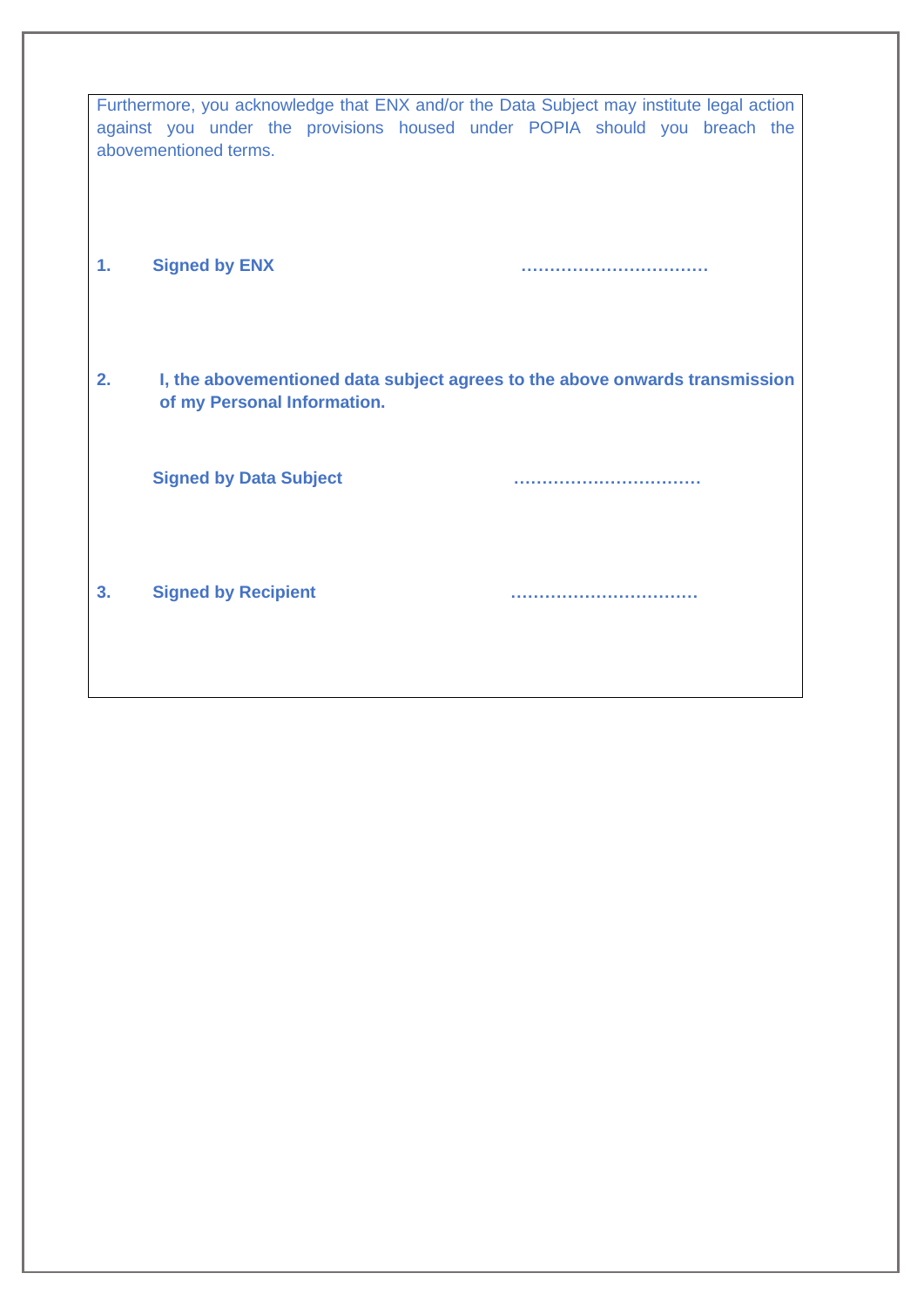# **TECHNICAL AND ORGANIZATIONAL MEASURES FOR DATA PROCESSING TO BE IMPLEMENTED BY THE OPERATOR**

#### **1. Physical Access Control**

Safeguarding admission / access to processing systems with which processing is carried out against unauthorized parties (e.g. through physical property protection: fence, gatekeeper, personnel barrier, turnstile, door with card reader, camera surveillance, organizational property security, regulation on access authorizations, access registration).

The following technical and organizational measures have been implemented by the Operator for the processing of Personal Information described in this Agreement / Addendum:

- □ Alarm system
- $\Box$  Automatic access control system
- $\Box$  Locking system with code lock
- $\Box$  Biometric access barriers
- $\Box$  Light barriers/motion sensors
- $\Box$  Manual locking system including key regulation (key book, key issue)
- $\Box$  Visitor logging
- $\Box$  Careful selection of security staff
- $\Box$  Chip cards/transponder locking systems
- $\Box$  Video monitoring of access doors
- $\Box$  Safety locks
- $\Box$  Personnel screening by gatekeeper/reception
- $\Box$  Careful selection of cleaning staff
- $\Box$  Obligation to wear employee/guest ID cards
- Miscellaneous:

#### **2. Data Access Control / User Control**

Prevention of third parties using automatic processing systems with equipment for data transmission (authentication with user and password).

The following technical and organizational measures have been implemented by the Operator for the processing of Personal Information described in this Agreement / Addendum.

| Authentication with user name/password (passwords assigned based on the valid<br>password regulations) |
|--------------------------------------------------------------------------------------------------------|
| Usage of intrusion detection systems                                                                   |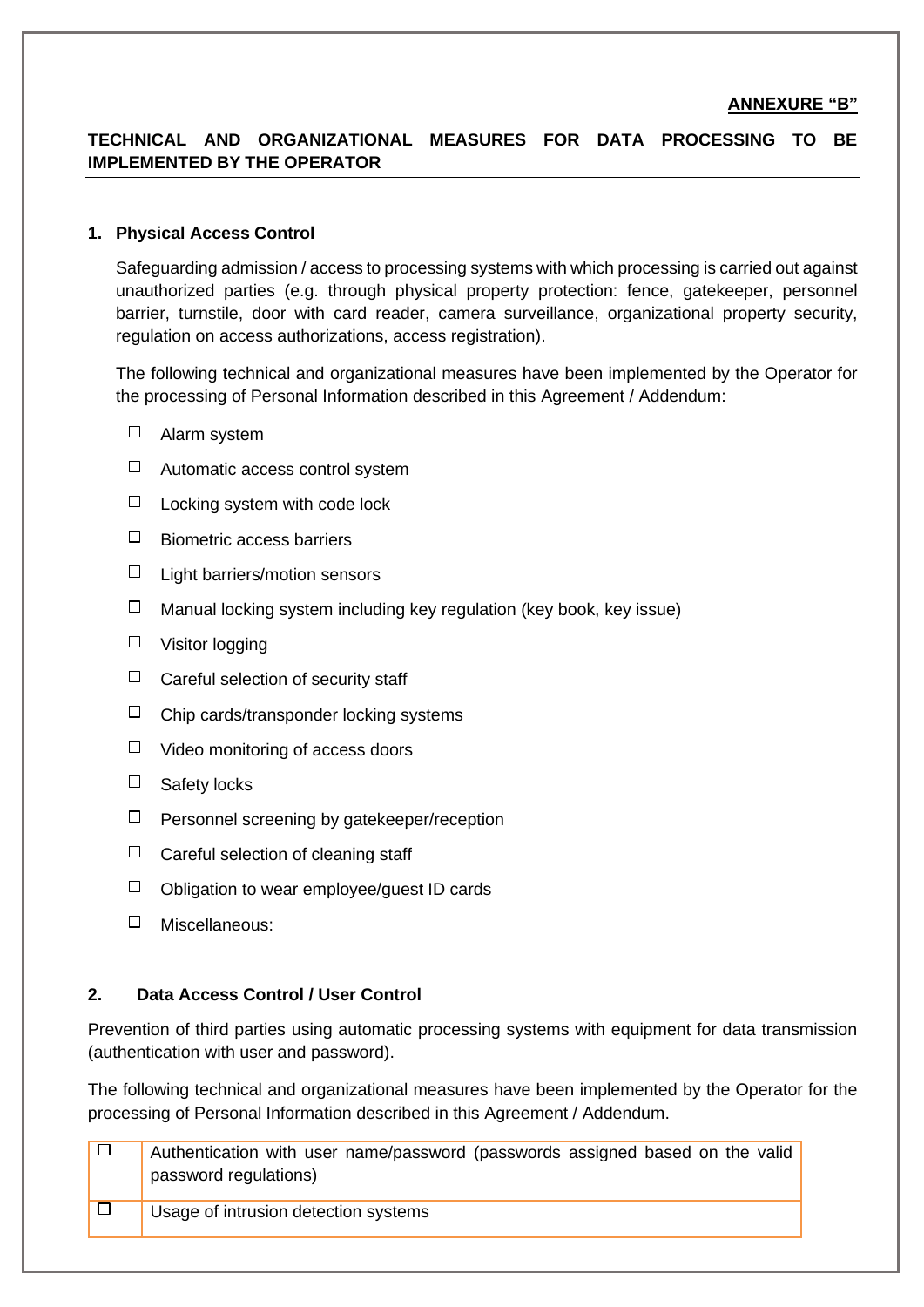| □      | Usage of anti-virus software                                                                   |
|--------|------------------------------------------------------------------------------------------------|
| □      | Usage of a software firewall                                                                   |
| □      | Creation of user profiles                                                                      |
| $\Box$ | Assignment of user profiles to IT systems                                                      |
| $\Box$ | Usage of VPN technology                                                                        |
| □      | Encryption of mobile data storage media                                                        |
| □      | Encryption of data storage media in laptops                                                    |
| □      | Usage of central smartphone administration software (e.g. for the external erasure of<br>data) |
| $\Box$ | Miscellaneous:                                                                                 |

# **3. Data Usage Control / Data Storage Media Control / Memory Control**

Prevention of unauthorized reading, copying, changing or erasure of data storage media (data storage media control). Prevention of unauthorized entry of Personal Information and unauthorized access to it, changing and deleting saved Personal Information (memory control).

Ensuring that the parties authorized to use an automated processing system only have access to the Personal Information appropriate for their access authorization (e.g. through authorization concepts, passwords, regulations for leaving the company and for moving employees to other departments) (data usage control).

The following technical and organizational measures have been implemented by the Operator for the processing of Personal Information described in this Agreement / Addendum:

| $\overline{\Box}$ | Roles and authorizations based on a "need to know principle"                           |
|-------------------|----------------------------------------------------------------------------------------|
| $\overline{\Box}$ | Number of administrators reduced to only the "essentials"                              |
| $\overline{\Box}$ | Logging of access to applications, in particular the entry, change and erasure of data |
| $\Box$            | Physical erasure of data storage media before reuse                                    |
| $\overline{\Box}$ | Use of shredders or service providers                                                  |
| $\Box$            | Administration of rights by defined system administrators                              |
| $\Box$            | Password guidelines, incl. password length and changing passwords                      |
| $\overline{\Box}$ | Secure storage of data storage media                                                   |
| $\Box$            | Proper destruction of data storage media (DIN 66399)                                   |
| $\Box$            | Logging of destruction                                                                 |
| □                 | Miscellaneous:                                                                         |

# **4. Transfer Control/Transportation Control**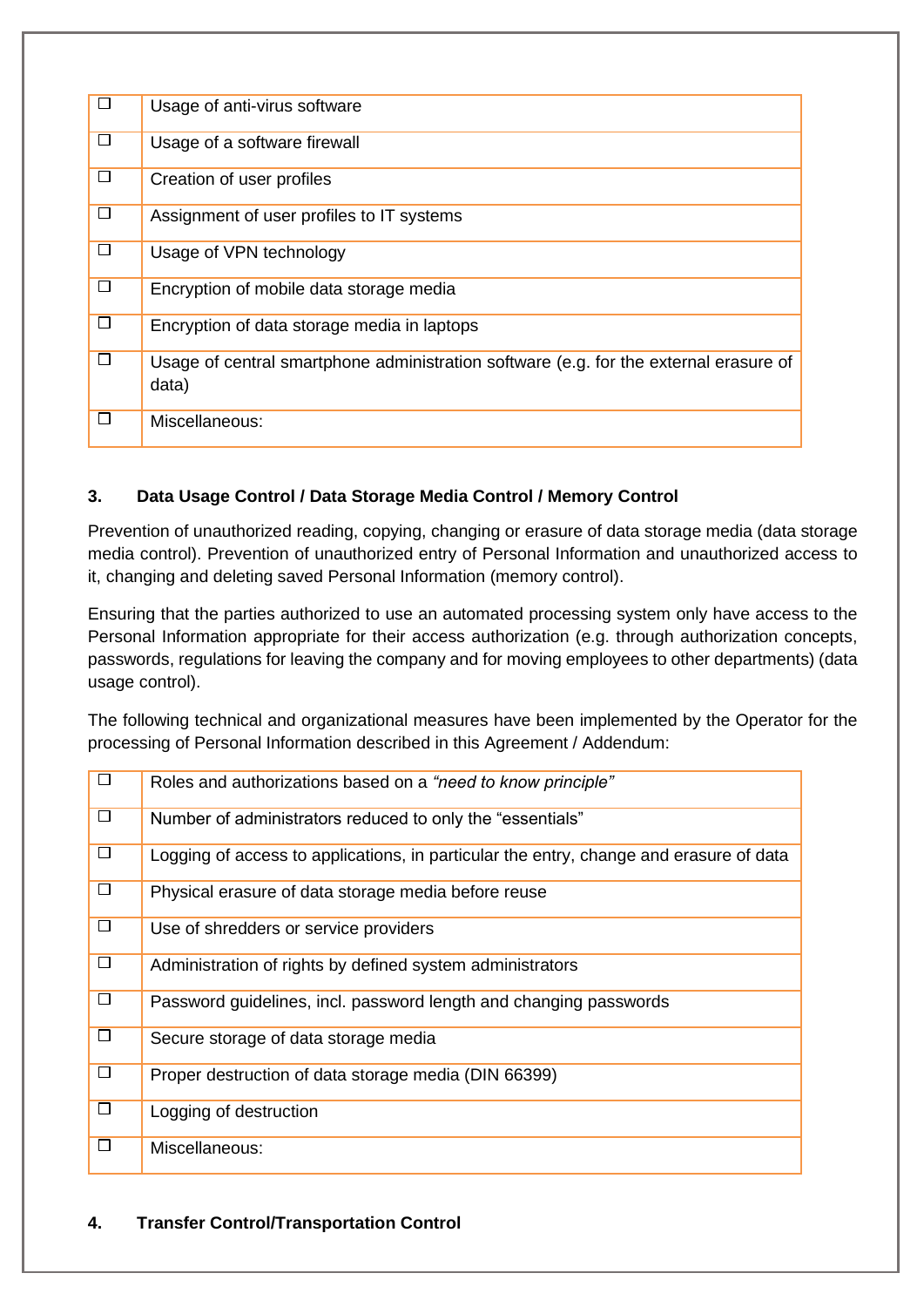Ensuring that the confidentiality and integrity of data is protected during the transfer of Personal Information and the transportation of data storage media (e.g. through powerful encryption of data transmissions, closed envelopes used in mailings, encrypted saving on data storage media).

The following technical and organizational measures have been implemented by the Operator for the processing of Personal Information described in this Agreement / Addendum:

|              | Establishment of dedicated lines or VPN tunnels                                                                |
|--------------|----------------------------------------------------------------------------------------------------------------|
| $\mathbf{I}$ | Encrypted data transmission on the Internet (such as HTTPS, SFTP, etc.)                                        |
| $\Box$       | E-mail encryption                                                                                              |
| ப            | Documentation of the recipients of data and time frames of planned transmission or<br>agreed erasure deadlines |
| $\Box$       | In case of physical transportation: careful selection of transportation personnel and<br>vehicles              |
| □            | Transmission of data in an anonymized or pseudonymized form                                                    |
| $\Box$       | In case of physical transportation: secure containers/packaging                                                |
| $\mathbf{I}$ | Miscellaneous:                                                                                                 |

# **5. Entry Control / Transmission Control**

Ensuring that it is possible to subsequently review and establish which Personal Information has been entered or changed at what time and by whom in automated processing systems, for instance through logging (entry control).

Depending on the system, ensuring that it is possible to review and determine to which offices/locations Personal Information has been transmitted or provided using equipment for data transmission, or to which offices/locations it could be transmitted (transmission control).

The following technical and organizational measures have been implemented by the Operator for the processing of Personal Information described in this Agreement / Addendum:

| $\Box$ | Logging of the entry, change and erasure of data                                                       |
|--------|--------------------------------------------------------------------------------------------------------|
| $\Box$ | Traceability of the entry, change and erasure of data through unique user names (not<br>user groups)   |
| □      | Assignment of rights for the entry, change and erasure of data based on an authorization<br>concept    |
| □      | Creating an overview showing which data can be entered, changed and deleted with<br>which applications |
| $\Box$ | Maintaining forms from which data is taken over in automated processing                                |
| □      | Miscellaneous:                                                                                         |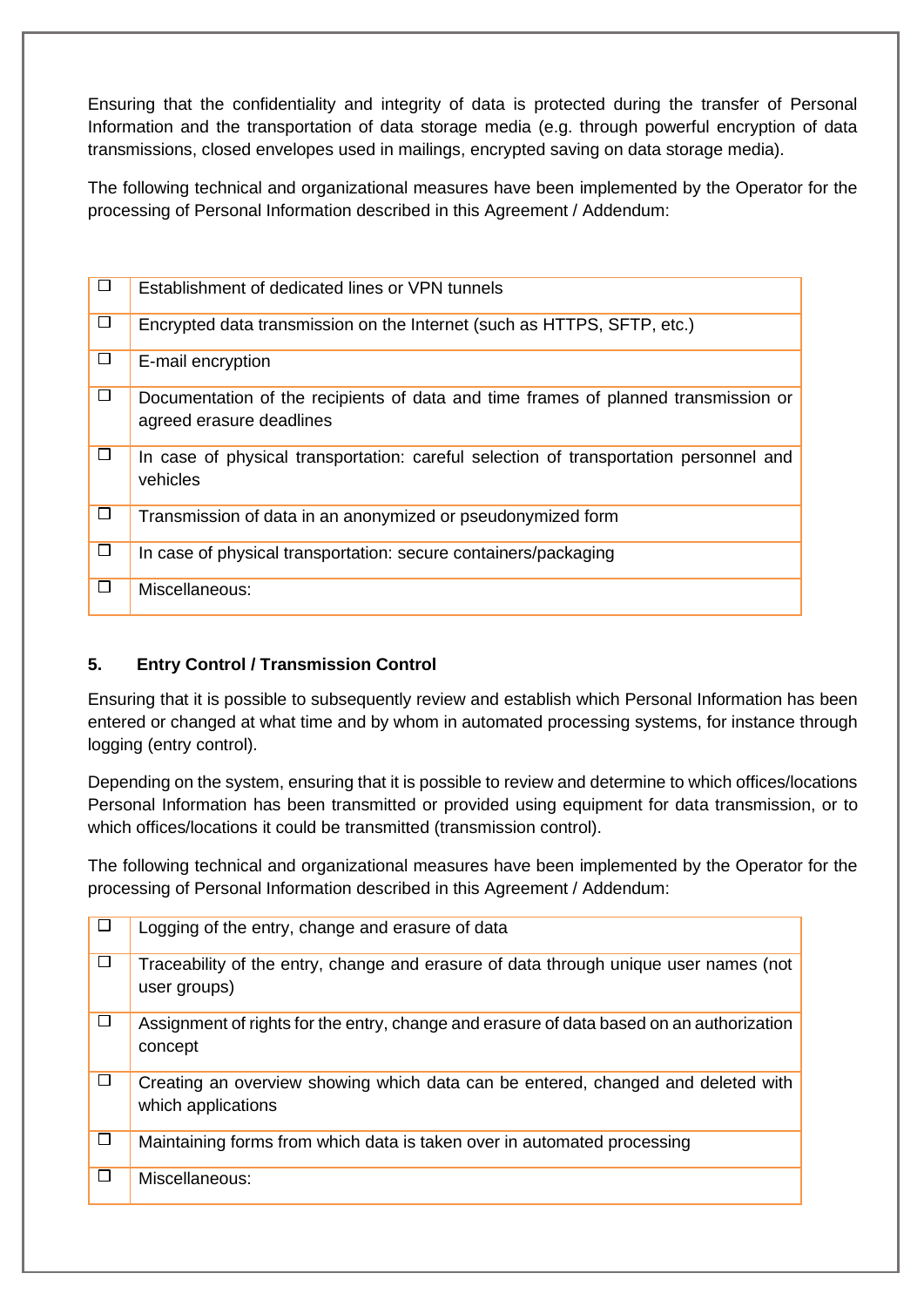# **6. Availability Control / Restoration / Reliability / Data Integrity**

Ensuring that systems used can be restored in case of a disruption (restorability).

Ensuring that all system functions are available and that any malfunctions are reported (reliability).

Ensuring that saved Personal Information cannot be damaged through system malfunctions (data integrity).

Ensuring that Personal Information is protected from accidental destruction or loss (availability control), e.g. by implementing appropriate back-up and disaster recovery concepts.

The following technical and organizational measures have been implemented by the Operator for the processing of Personal Information described in this Agreement / Addendum:

| $\Box$ | Uninterruptible Power Supply (UPS)                                  |
|--------|---------------------------------------------------------------------|
| □      | Devices for monitoring temperature and moisture in server rooms     |
| $\Box$ | Fire and smoke detector systems                                     |
| $\Box$ | Alarms for unauthorized access to server rooms                      |
| $\Box$ | Tests of data restorability                                         |
| $\Box$ | Storing data back-ups in a separate and secure location             |
| $\Box$ | In flood areas the server is located above the possible flood level |
| $\Box$ | Air conditioning units in server rooms                              |
| □      | Protected outlet strips in server rooms                             |
| $\Box$ | Fire extinguishers in server rooms                                  |
| □      | Creating a back-up and recovery concept                             |
| $\Box$ | Creating an emergency plan                                          |
| П      | Miscellaneous:                                                      |

# **7. Separation Control / Separability**

Ensuring that data processed for different purposes can be processed separately (for instance through logical separation of customer data, specialized access controls (authorization concept), separating testing and production data).

The following technical and organizational measures have been implemented by the Operator for the processing of Personal Information described in this Agreement / Addendum:

| Physically separated storing on separate systems or data storage media |
|------------------------------------------------------------------------|
| Including purpose attributions/data fields in data sets                |
| Establishing database rights                                           |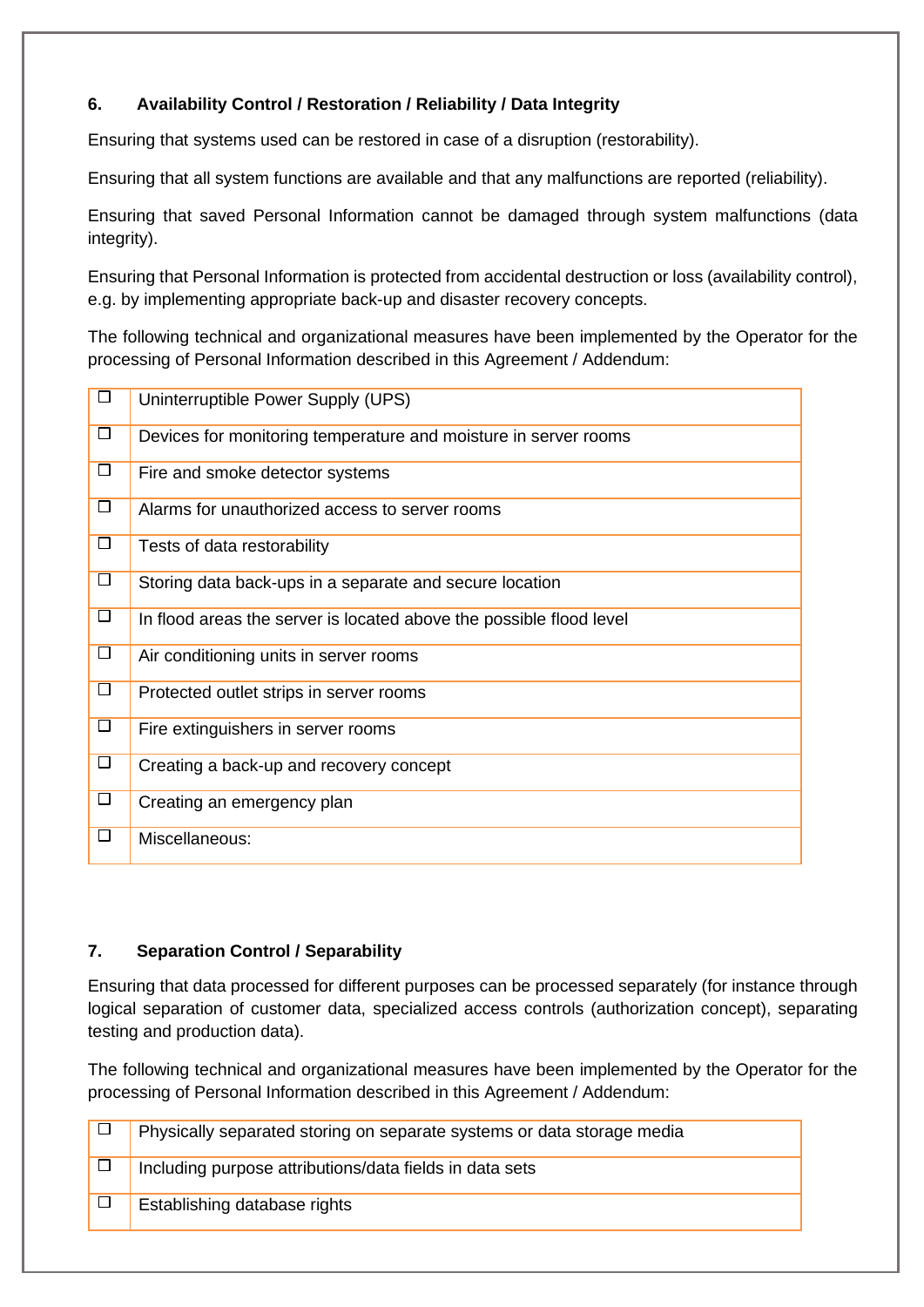| □      | Logical Client separation (software-based)                                                         |
|--------|----------------------------------------------------------------------------------------------------|
| $\Box$ | For pseudonymized data: separation of mapping file and storage on a separate, secured<br>IT system |
| □      | Separation of production and testing systems                                                       |
|        | Miscellaneous:                                                                                     |

### **8. List of Sub-Operators**

If sub-processors are hired (for instance for hosting, providing computing center space, operating software used to process Personal Information, etc.) for the processing of Personal Information the implementation of technical and organizational measures by the respective sub-Operator must be regulated through appropriate contract data processing agreements.

The following sub-operators have been hired:

| $\Box$            | Name: |
|-------------------|-------|
| $\Box$            | Name: |
| $\overline{\Box}$ | Name: |
| $\Box$            | Name: |
| $\Box$            | Name: |

# Please attach sub-operator Agreements

#### **ANNEXURE "C"**

Details of Personal Information for Processing

\_\_\_\_\_\_\_\_\_\_\_\_\_\_\_\_\_\_\_\_\_\_\_\_\_\_\_\_\_\_\_\_\_\_\_

#### PROCESSING MANDATE

1. DETAILS OF THE COMPANY (RESPONSIBLE PARTY)

Company registration Number: \_\_\_\_\_\_\_\_\_\_

2. DETAILS OF THE OPERATOR AND SUB-OPERATOR

\_\_\_\_\_\_\_\_\_\_\_\_\_\_\_\_\_\_\_\_\_\_\_\_\_\_\_\_\_\_\_\_\_\_\_\_\_\_\_

Operator:

Company registration Number: \_\_\_\_\_\_\_\_\_\_\_\_\_\_\_\_\_\_\_\_\_\_\_\_\_\_\_\_\_\_

3. DETAILS OF PERSONAL INFORMATION FOR PROCESSING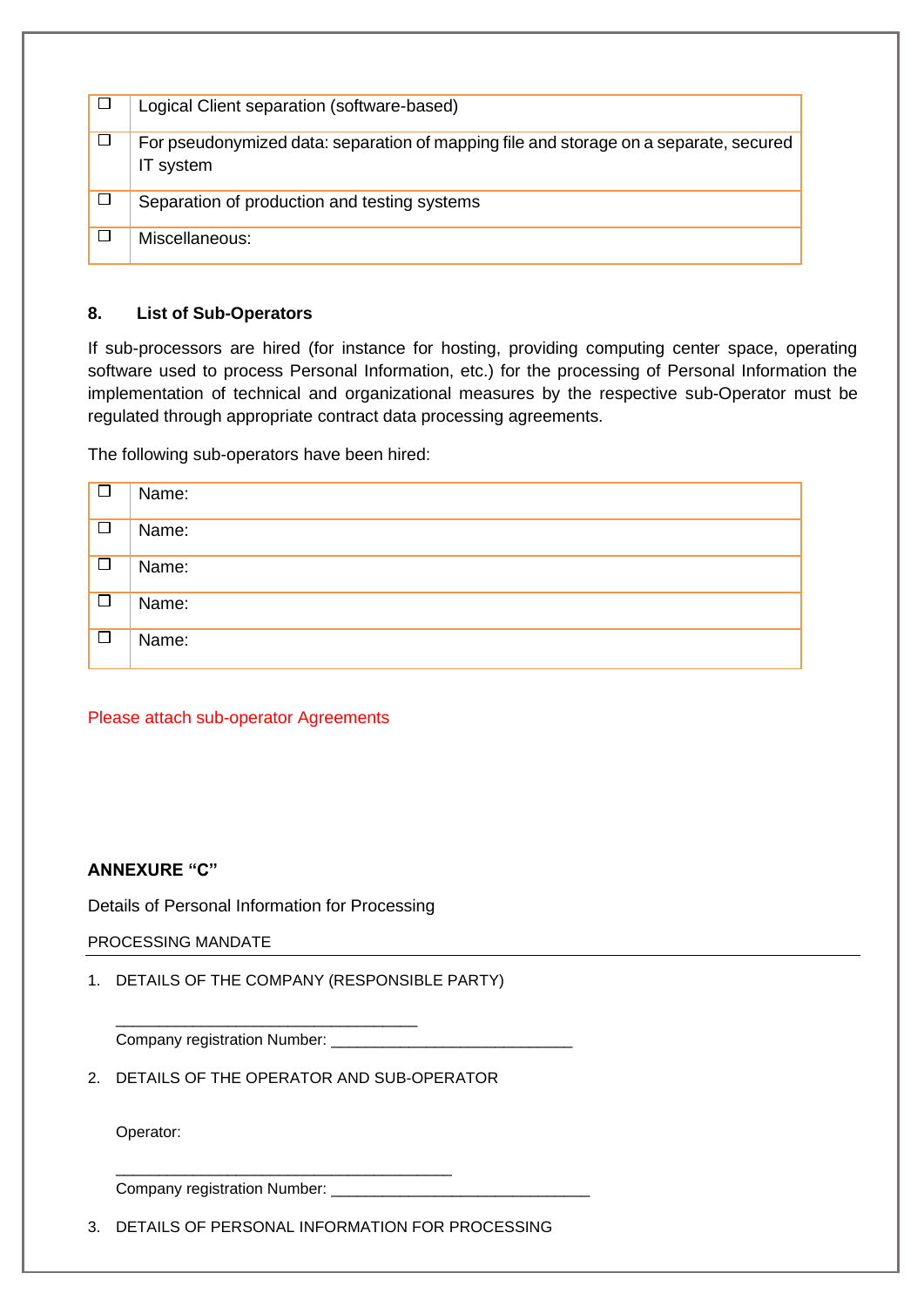A variety of personal information will be processed by \_\_\_\_\_\_\_\_\_\_\_\_\_\_\_\_\_ to meet contractual requirements. The detail of the Processing is provided in more detail below.

#### 4. PURPOSE OF PROCESSING

Personal Information will be processed by \_\_\_\_\_\_\_\_\_\_\_\_\_\_\_\_\_\_\_\_\_\_\_ to:

- − Deliver services and support in accordance with the signed SLA;
- − provide adhoc support to ENX where required; and
- $-$  Other ( $\_$

#### 5. PROCESSING DETAILS

- 5.1 DATA SUBJECTS
	- Employees
	- Trainees
	- Suppliers
	- Organisations

#### 5.2 CATEGORIES OF DATA

Including but not limited to:

name, contact details, date of birth, place of birth, identity number, passport number, details about your employment, and financial information

Note: Additional personal information may be processed to meet contractual requirements.

#### 5.3 DETAILS OF THE DATA SUBJECT'S SPECIAL PERSONAL INFORMATION:

Including but not limited to:

race, gender, nationality, physical or mental health disability

Note: Additional personal information may be processed to meet contractual requirements.